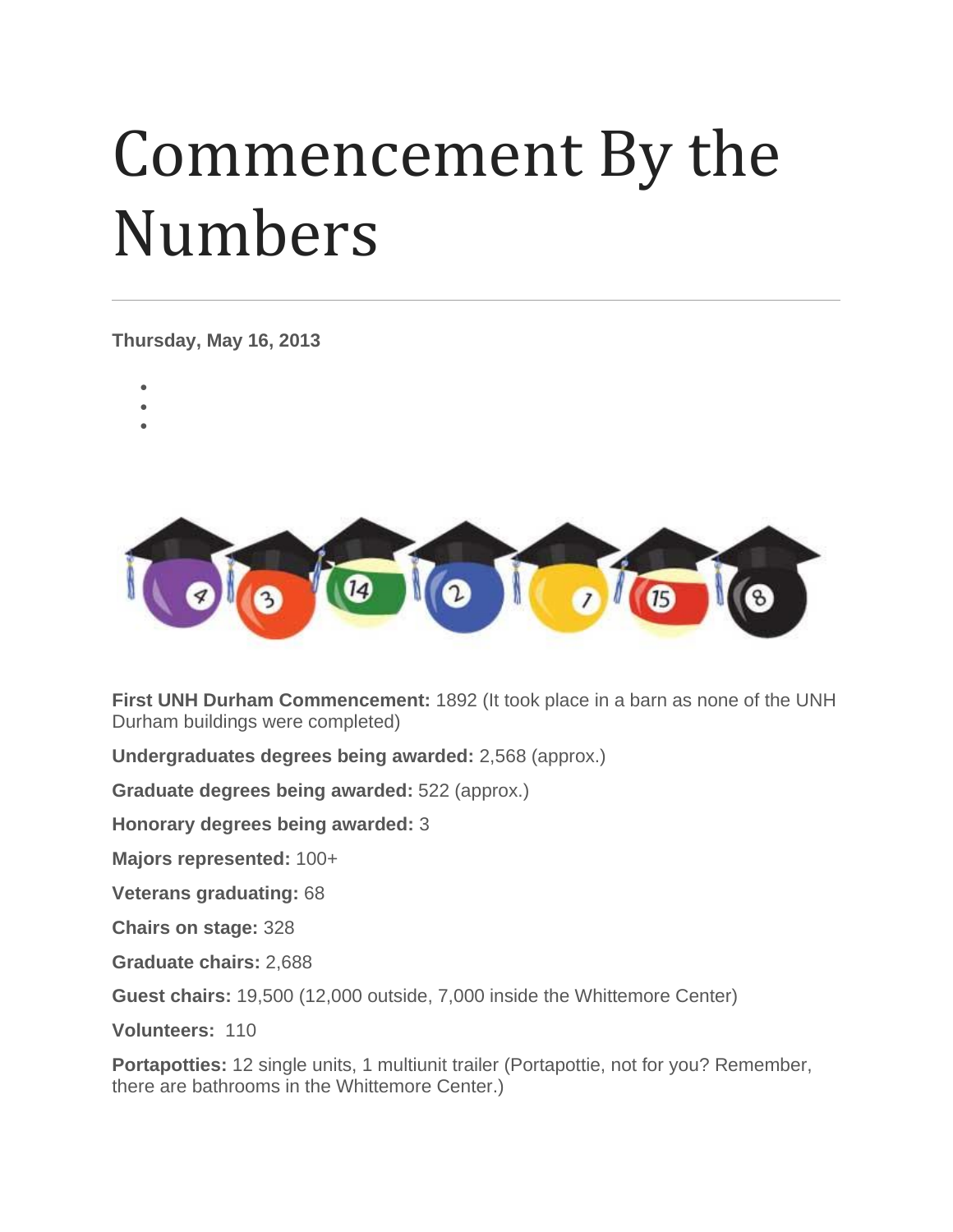**Wheelchairs:** 7

**Golf carts:** 4

**Programs printed:** 3,000 full programs and 10,000 supplements

**Age of youngest graduate:** 19

**Age of oldest graduate:** 67

**States represented by graduates:** 29

**Countries represented by graduates:** 23

**"Shout Outs" taped by seniors at Commencement Fair:** 98

**Expected visitors:** 19,000

**Time Commencement staff arrives:** 5:30 a.m.

**Time that first guests arrived last year:** before 5:30 a.m.

**JumboTrons:** 2 outside, 1 screen inside

**Undergraduate diplomas handed out on May 19:** 0 (they are mailed later!!)

**Ex-Presidents who have spoken at UNH Commencement:** 2 (George H.W. Bush and Bill Clinton)

**Movie stars who have spoken at UNH Commencement:** 2 (Meryl Streep, Mike O'Malley)



## Originally published by: UNH Today

Compiled by [Bridget Finnegan,](mailto:bridget.finnegan@unh.edu) UNH New and Emerging Media. Illustrations by [Bridget](mailto:bridget.finnegan@unh.edu)  [Finnegan,](mailto:bridget.finnegan@unh.edu) UNH New and Emerging Media. Special thanks to [Erika Mantz,](mailto:erika.mantz@unh.edu) UNH Media Relations and [Patrice Russell,](mailto:patrice.russell@unh.edu) University Events and Programs.

• WRITTEN BY: